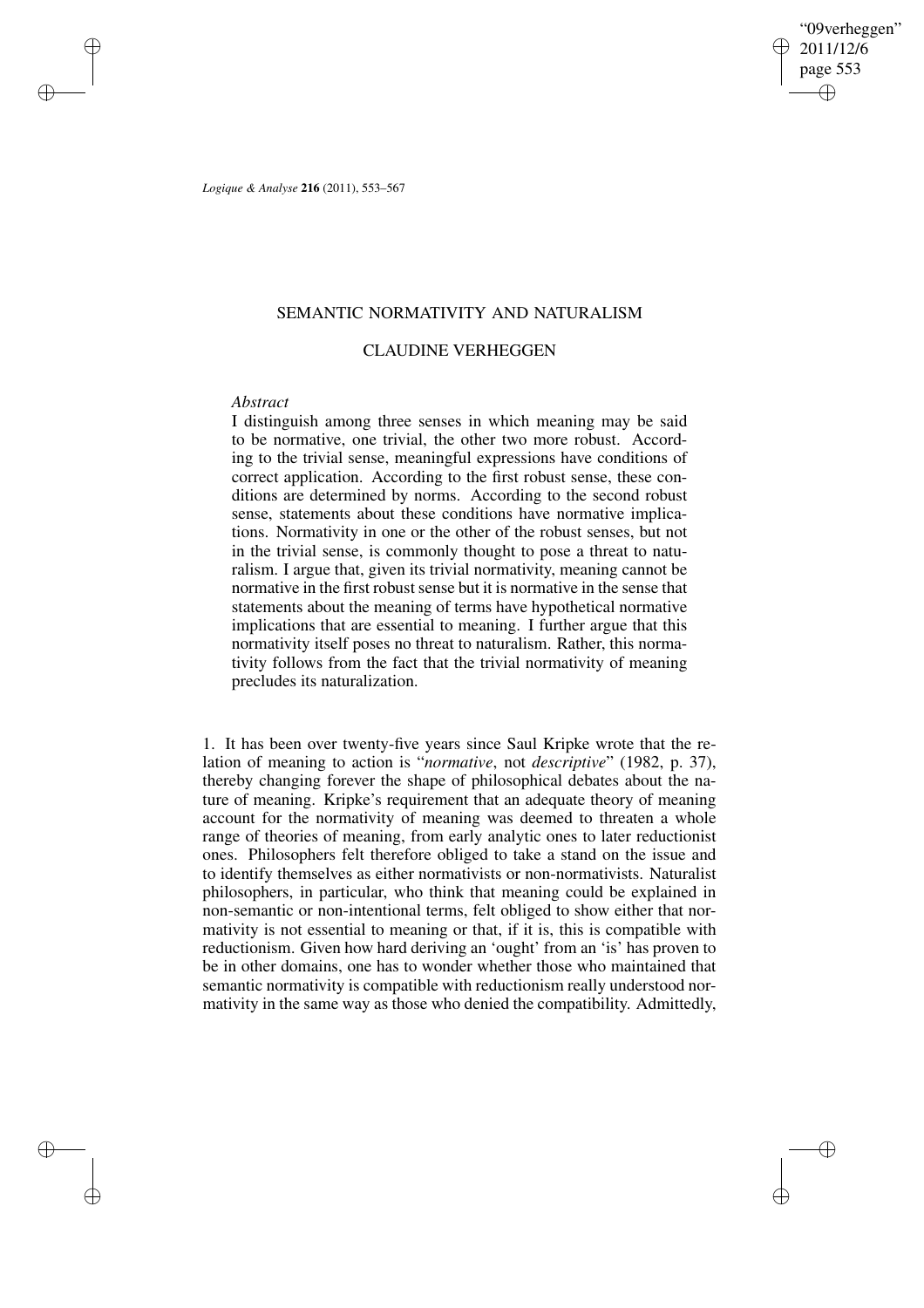09verheggen" 2011/12/6 page 554 ✐ ✐

✐

✐

#### 554 CLAUDINE VERHEGGEN

those were early days. However, as indicated by a new flurry of articles on the topic, it is still far from clear just what philosophers mean when they declare meaning to be, or not to be, normative, and thus it is still far from clear whether meaning is normative and, if it is, whether this precludes it from being naturalized. Matters have in fact become so muddy that an early proponent of semantic normativity, Paul Boghossian (2005), has recently argued that meaning is not normative after all. And no less than Kripke himself has recently been interpreted as, "far from endorsing semantic normativity", firmly rejecting it. (Kusch 2006, p. 50)

I believe that meaning cannot be naturalized and that it is normative. I shall try to establish my claim through the following steps. First I shall distinguish among three senses in which meaning may be said to be normative. The first of these is trivial, hence uncontroversial, and is often alleged to pose no threat to naturalism. The other two are more robust and open to dispute, and they are alleged to pose a threat to naturalism. According to the trivial sense, to say that meaning is normative is simply to say that linguistic expressions have conditions of correct application. According to the first more robust sense, to say that meaning is normative is to say that the meanings of expressions, i.e., the conditions of correctness governing their applications, are determined by norms, rules or conventions. According to the second more robust sense, to say that meaning is normative is to say that statements about the meanings of expressions have normative implications, in that they tell people what to do with the expressions, and that these implications are essential to meaning. The prescriptions implied are either categorical, that is, independent of people's goals in using the expressions, or hypothetical, that is, dependent on their goals. I shall call those who deny that meaning is normative in any robust sense non-normativists.

I shall argue that given the trivial sense in which meaning is normative, specifically, given what it takes for expressions to have conditions of correct application, meaning cannot be normative in the first robust sense but it is normative in the second robust sense. More precisely, though I shall agree with the non-normativists that statements about the meanings of terms cannot have categorical normative implications, I shall argue, against them, that the hypothetical normative implications that follow from those statements are essential to meaning in a way that the hypothetical normative implications that may follow from any fact, including any natural fact, are not essential to those facts. However, against other normativists who believe, as I do, that the hypothetical normativity that belongs to meaning is essential to it, I shall argue that it is not this normativity that poses a threat to naturalism. Rather, this normativity follows from the fact that meaning cannot be naturalized to begin with. It cannot be naturalized because meaningful expressions must have conditions of correct application. In other words, it is

✐

✐

✐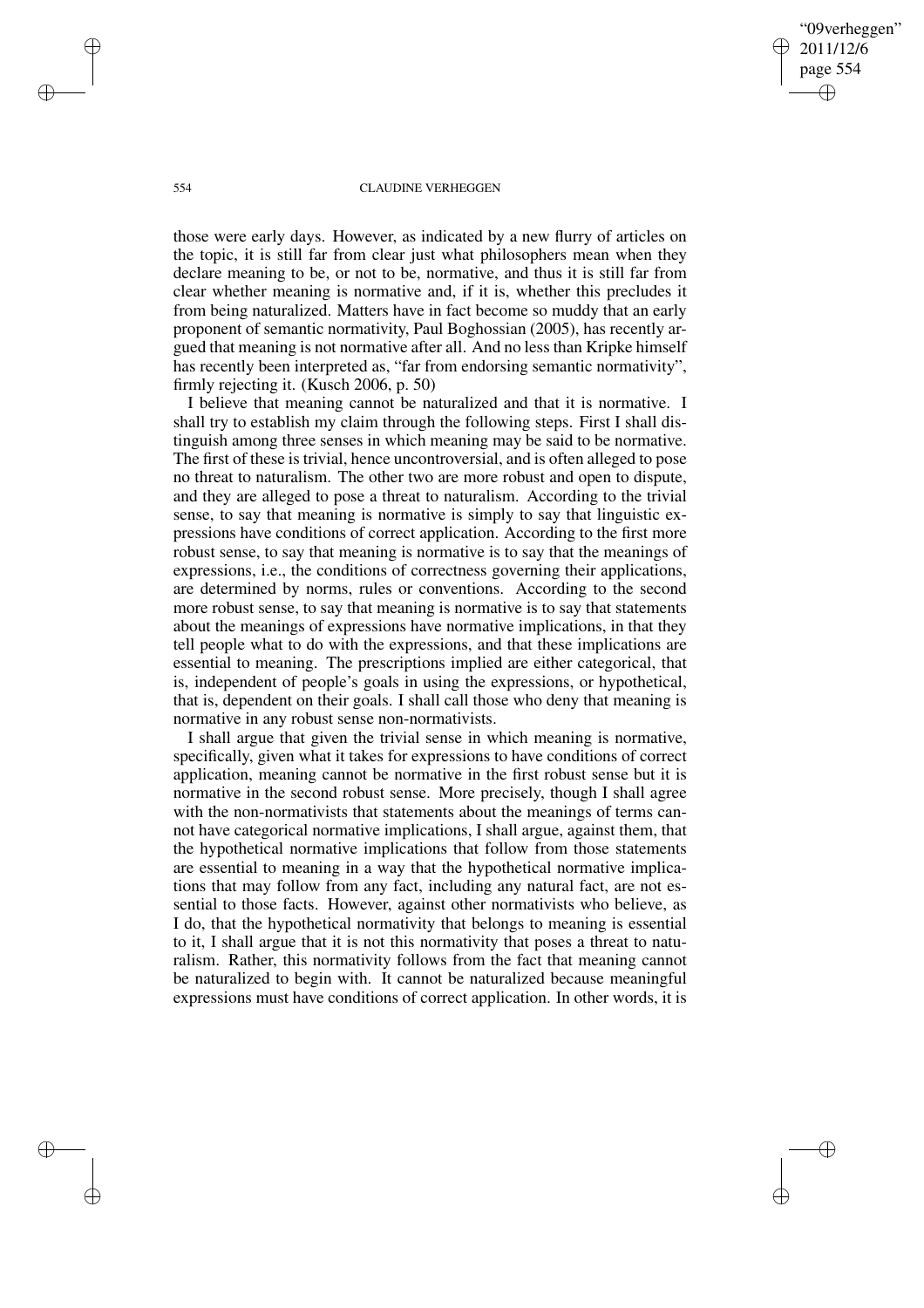✐

✐

✐

✐

because the normativity of meaning in the trivial sense precludes its naturalization that it is also normative in a more robust sense.

2. The trivial sense in which meaning may be said to be normative takes us back to the source of the ongoing debate on semantic normativity in Wittgenstein's later writings. Wittgenstein is responsible for making us acutely aware of a necessary condition on meaningfulness, viz., that linguistic expressions be governed by conditions of correct application. These conditions describe the semantic relations between terms and features of extra-linguistic reality. They tell us what in the world terms are true of, or warranted by, or what they refer to, stand for or denote. For example, if 'green' means green, then 'green' is applied correctly to all and only green things. If 'Tilburg' means Tilburg, then 'Tilburg' is applied correctly to Tilburg and only to Tilburg. It is important to note that, trivial as this condition on meaningfulness may seem, it is a condition which Wittgenstein, and Kripke in his wake, forcefully argued could not be met by many traditional theories of meaning. This in turn prompted them and other philosophers to examine anew the question what makes it possible for linguistic expressions to have conditions of correct application which, in effect, started the current debate on semantic normativity.

Now no one denies that meaning is normative in the "platitudinous" sense just sketched. (Hattiangadi 2006, p. 222) Indeed non-normativists would rather forgo the label of normativity to describe this aspect of meaning, lest it be confused with the more robust senses of normativity they reject. I suspect, though, that some non-normativists may themselves have been guilty of just this confusion, in that they may have claimed that some philosophers were normativists in a more robust sense when all those philosophers were endorsing was the perfectly innocuous, "intuitive" sense which, as Wittgenstein showed, had turned out to be not so easy to account for.<sup>1</sup> After all, does it not come naturally to think of meaning in terms of norms once it is acknowledged that linguistic applications may be correct or incorrect and thus that they are, at least in this minimal sense, rule-governed?

Non-normativists argue, however, that to say that linguistic applications are rule-governed in this minimal sense is not tantamount to saying that meaning is normative in a more robust, naturalization-threatening sense, for there are two kinds of rule: prescriptive and descriptive. Prescriptive meaning rules tell us how to use our terms, whereas descriptive rules specify our

09verheggen" 2011/12/6 page 555

✐

✐

✐

<sup>&</sup>lt;sup>1</sup> Thus the following statement of what it is for meaning to be normative is not uncommon. "Meaning, it is again platitudinous to say, is normative: it is because statements have meaning that there is such a thing as correct, or incorrect, use of them." (Wright 1986, p. 256) See also, among many others, Blackburn 1984, pp. 281–82.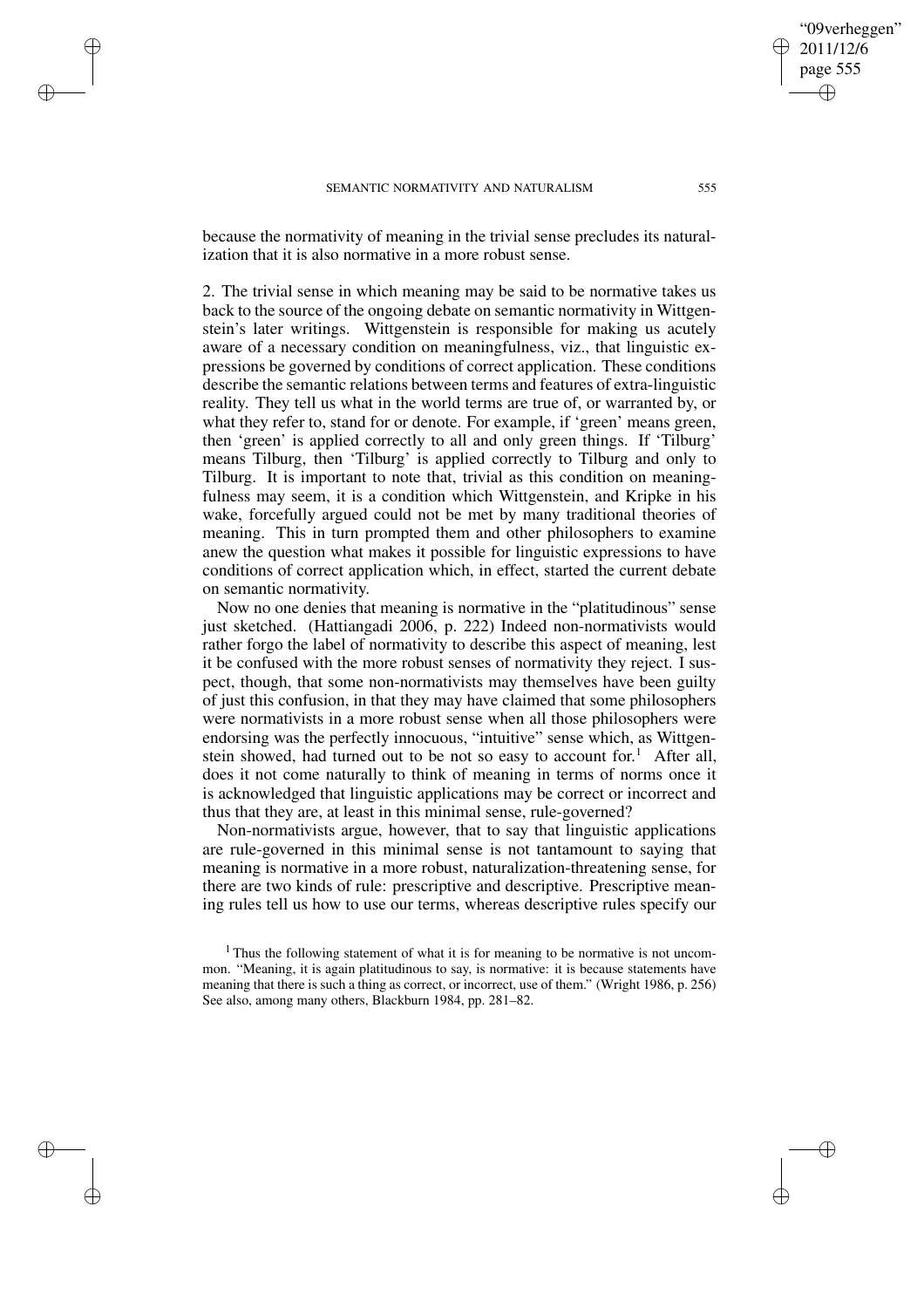"09verheggen" 2011/12/6 page 556 ✐ ✐

✐

✐

#### 556 CLAUDINE VERHEGGEN

terms' conditions of correct use. Take the following rule: (x) (t applies correctly to x iff x is f). This rule, non-normativists maintain, "simply *states* the correctness conditions of an expression; it does not tell me what to *do*." (Hattiangadi 2006, p. 223; cf. Glüer and Pagin 1999) Hence, they continue, such rules are no threat to naturalism. No "ought" is involved here; a fortiori, there is no "ought" to be (per impossibile?) derived from an "is". These remarks strike me as right — as far as they go. As we shall see, there is more to the normative implications of descriptive meaning rules than has been suggested so far. But as long as we think of statements about the conditions of correct application of expressions only as "categorizing, sorting out utterances into true (or justified) and false ones" (Glüer 2001, p. 60), this in itself poses no threat to naturalism.

I remarked above that Wittgenstein and Kripke argued that many traditional theories of meaning could not meet the necessary condition on meaningfulness, that is, that they could not account for the trivial sense in which meaning is normative. This leads to the first more robust sense in which meaning may be said to be normative. For it may be thought that the trivial sense of normativity could be accounted for by appeal to a more robust one.

3. According to one version of this more robust sense, meaning is normative in that the meanings of expressions, i.e., the conditions of correctness governing their applications, are determined by norms or rules provided by things that either exist independently of any language users, such as abstract senses, or somehow pertain to language users, such as mental pictures or dispositions, to name only those that Wittgenstein and Kripke emphasize. Whether or not this would threaten naturalism would depend on which items do constitute the norms or rules. However, as both Wittgenstein and Kripke demonstrated, appealing to entities or states of these kinds is hopeless. None of them can provide conditions of correct application. For, to put it in a nutshell, they need to be taken, interpreted as Wittgenstein would say, in certain ways in order to do so. But no particular interpretation is ever forced on us. So these entities or states can always be interpreted in such ways that the applications they allegedly govern are correct, or incorrect. The lesson here is that, ultimately, nothing, considered in itself, can determine the conditions of correct application of expressions. These can only belong to things that already are meaningful. And it is worth adding that what is true of abstract or internal items is true of external physical items as well. No feature of a speaker's environment, considered in itself, can determine the conditions of correct application of an expression. So meaning cannot be normative in the sense that the conditions of correctness governing the applications of expressions are determined by rules or norms that need to be interpreted before they can do the job. Furthermore, needless to say, if these rules or norms are

✐

✐

✐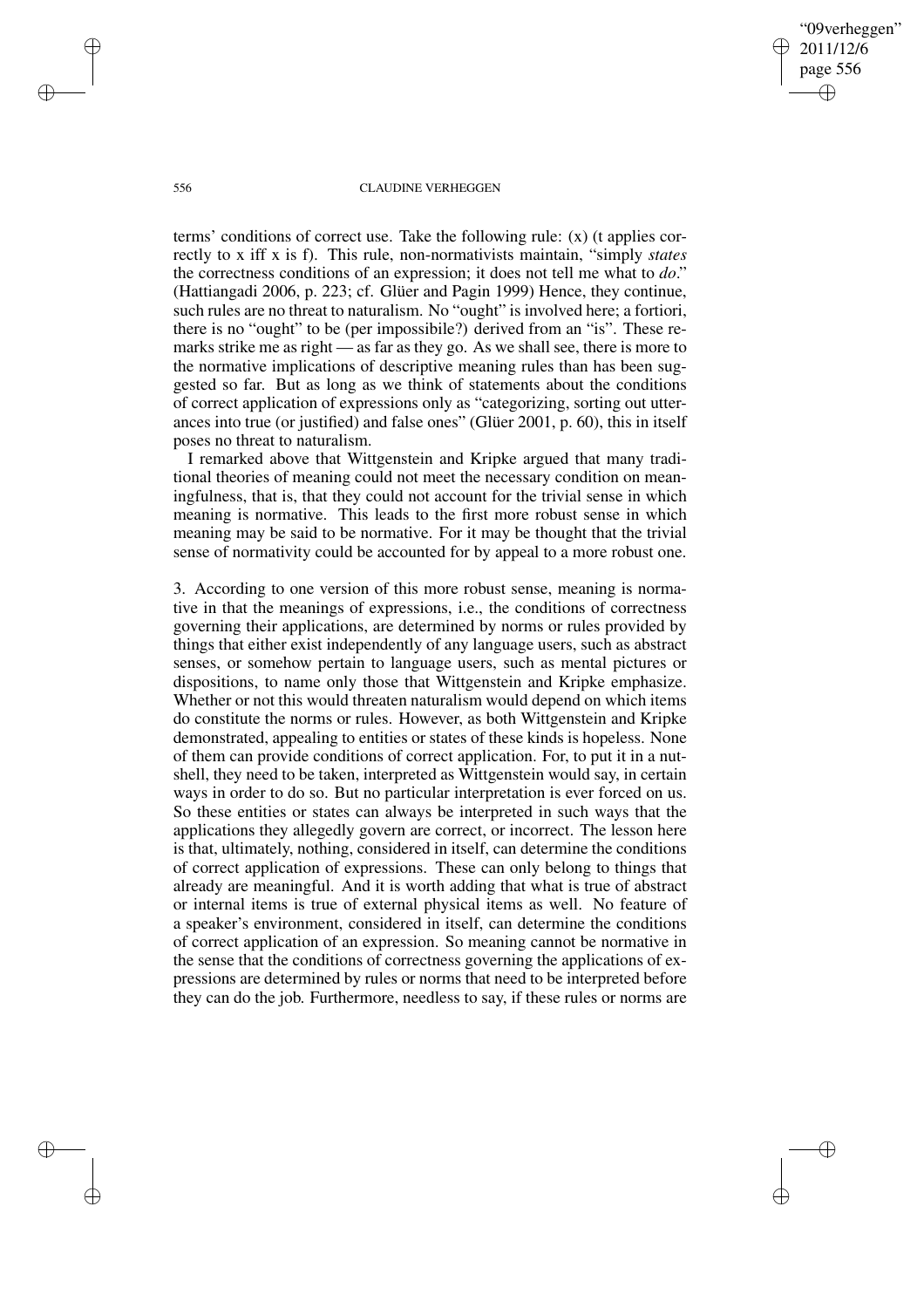✐

✐

✐

✐

to be thought of as already endowed with meaning, and hence as not needing interpretation, the question then is, what determines their meaning?<sup>2</sup>

It is interesting to note here that the above sense of normativity is precisely what Martin Kusch has in mind when he claims that Kripke does not endorse semantic normativity. He is right, neither Wittgenstein nor Kripke are normativists in this sense.<sup>3</sup> But it is also worth considering Kripke's next move. For not being a normativist in this sense means in effect that the question what makes it possible for expressions to have conditions of correct application remains to be answered, which is what Kripke explicitly proceeds to do. And his answer is worth examining, for it might be thought of as introducing another way in which meaning may be determined by norms and so in which it may be said to be normative in the first robust sense.

According to this sense, what govern the application of expressions are *communal* norms, uses or conventions. Specifically, for Kripke, which of an individual's applications of her expressions are correct, and thus what her expressions mean, is determined by comparing her applications to those of her linguistic community. If an individual's applications of an expression consistently agree with those of her community fellows, then what she means by the expression is the same as what they mean by it. I do not think, however, that this account reveals meaning to be more than trivially normative. True, according to this view, any particular individual's applications of her terms are governed by norms, i.e., conditions of correctness, which are not of her own making. But this does not make meaning itself normative in a robust way. For all it does is appeal to communal meanings to account for the meanings of an individual's expressions, but it does not tell us what in turn determines the conditions of correct application of communally used expressions. Thus, in effect, appealing to communal meanings, and leaving it at that, is tantamount to evading the question what provides expressions with conditions of correct application to begin with, thereby evading the question whether meaning is normative in the sense that the conditions of correctness governing the application of expressions are themselves determined by norms. Note further that, if these communal norms are supposed to be thought of as communal uses (as opposed to meanings), then appealing to them is subject to the same problem as appealing to the entities rejected by Wittgenstein and Kripke. These uses too must be taken, interpreted, in certain ways before they can provide some norms rather than others.

09verheggen" 2011/12/6 page 557

✐

✐

✐

 $2$ This is obviously but a sketch of Wittgenstein's argument, which has been developed at length by numerous philosophers. See Kripke 1982, chapter 2, Thornton 1998, chapter 2, Verheggen 2000 and 2003, Williams 1999, chapter 6, Wilson 1994, Wittgenstein 1958, especially ## 138–55.

<sup>&</sup>lt;sup>3</sup> See Kusch 2006, chapter 2.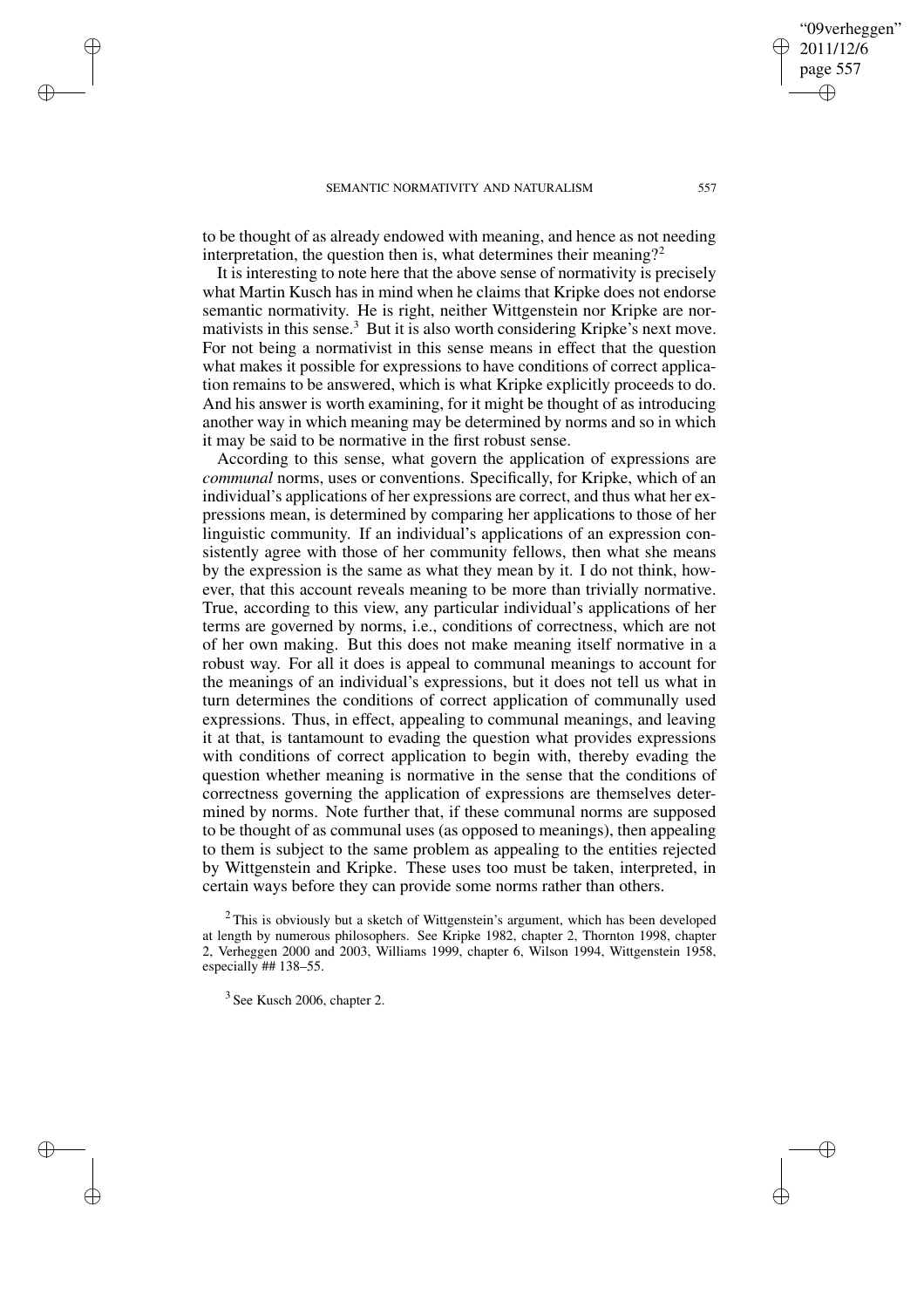✐

✐

#### 558 CLAUDINE VERHEGGEN

In short, then, I do not think that meaning is normative in the sense that the conditions of correctness governing the applications of expressions are determined by norms or rules, be they individual or communal, and whatever their provenance is. In each case the problem is two-fold: either these norms or rules must be regarded in certain ways before they can provide conditions of correct application, in which case they are doomed to failure, or these norms or rules are already equipped with conditions of correct application, in which case the question is, whence these conditions? As many commentators on Wittgenstein have observed, we have either an indeterminacy problem or an infinite regress problem.<sup>4</sup> To put it succinctly, then, I do not think that there are norms *preceding* meaningfulness. But the more recent debate concerning normativity has focused on what norms, if any, may *follow* from meaningfulness.<sup>5</sup> Thus I turn to the second more robust sense in which meaning may be said to be normative.

4. Meaning may be normative, in this sense, for statements about the meaning of expressions, in effect, about their conditions of correct application, entail prescriptions or obligations about how to use the expressions. The debate here is two-fold. First, there is the question whether the prescriptions entailed are categorical or hypothetical. Categorical prescriptions tell speakers what to do (what they should or may do) with the expressions regardless of the goals speakers want to achieve in using them. Hypothetical prescriptions tell speakers what to do with the expressions depending on their goals in using them. For example, if I want to tell the truth, I should apply 'green' only to green objects (provided, of course, that I mean green by 'green'). Second, there is the question whether, if these prescriptions are merely hypothetical, the normativity that belongs to meaning is of an interesting or genuine variety, that is, a variety that distinguishes it from that which applies to any fact, including any natural fact. And thus there is the question whether hypothetical normativity may pose a threat to naturalism.

All parties agree here that, if meaning is normative in this second more robust sense, this follows from its being normative in the trivial sense, that is, from the uncontroversial claim that meaningful expressions have conditions of correct application. But the non-normativists deny that statements about

✐

✐

✐

<sup>&</sup>lt;sup>4</sup> See Williams 1999, chapter 6, and Verheggen 2003 for the importance of distinguishing sharply between the two kinds of problem. See Wilson 1994 for an interesting exposition of the indeterminacy problem.

 $5$  Cf. Glüer 2001, p. 54, and Glüer and Wikforss's distinction between "meaning determining normativity" and "meaning engendered normativity" in 2009b. See Glock 2005 for a current advocate of the first more robust kind of normativity.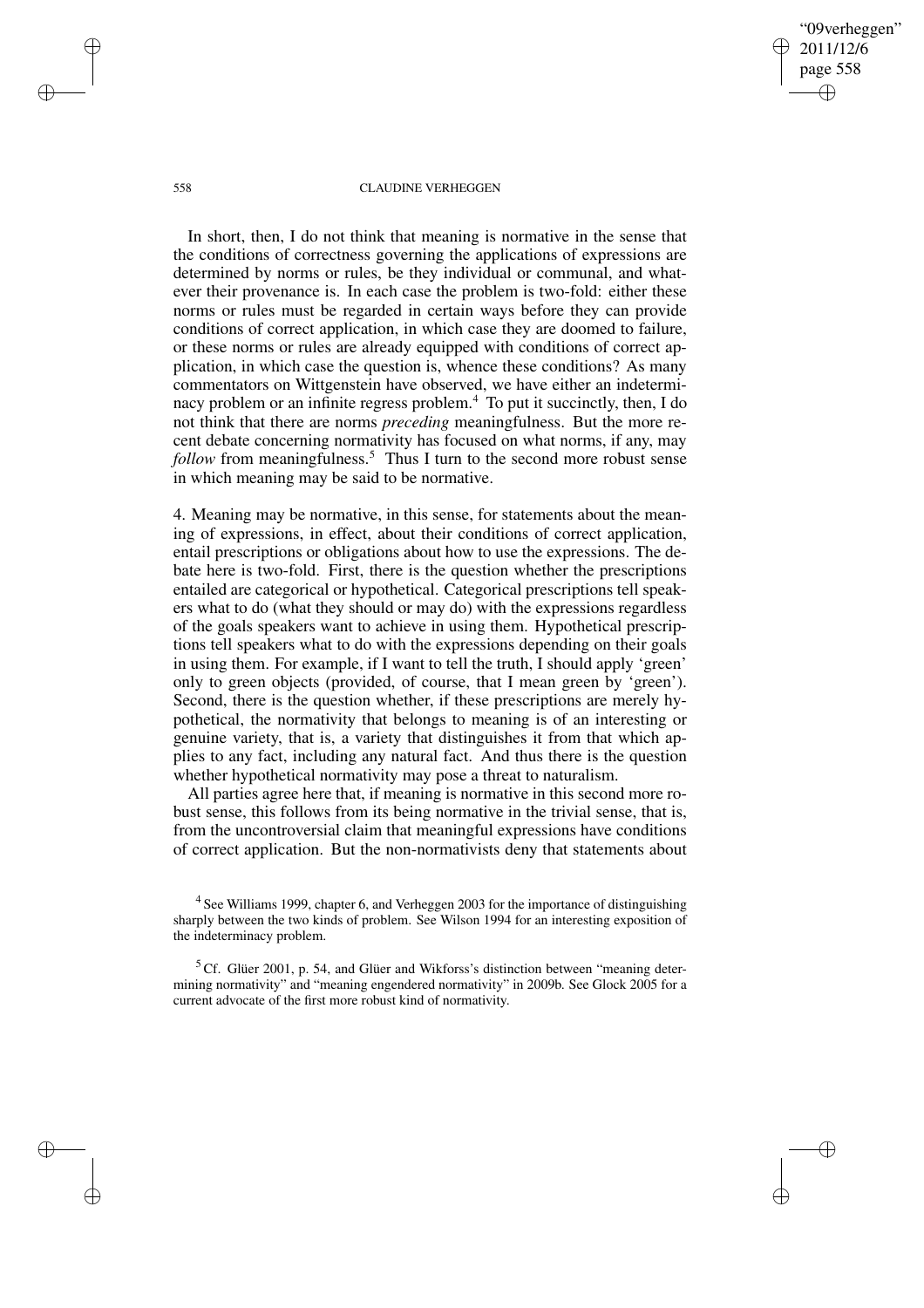✐

✐

✐

✐

the conditions of correct application of expressions have "normative consequences of any sort" (Glüer and Wikforss 2009b, p. 10). Specifically, they deny both that the trivial normativity of meaning has categorical normative implications and that the hypothetical normative implications that undeniably follow from it are essential to meaning. My claim is that hypothetical implications that are essential to meaning do follow from its trivial normativity.

Before I attempt to show this, however, let me note that it may be hard to believe that anyone has ever seriously subscribed to the claim that meaning is categorically normative, where this means that, in order to mean something by an expression, a speaker ought to use it correctly "quite independently of what she wants to do." (Hattiangadi 2006, p. 228; 2009, pp. 54–5). Did Kripke, for one, ever believe that, when asked, "What is  $57 + 68$ ", one should answer "125", no matter what? Could he not imagine circumstances where answering, say, "325" would be called for, e.g., if someone wished to cheat on her trusting and arithmetically challenged grandmother? And of course there would be no question of that individual not meaning plus by '+'; her success in cheating on her grandmother would depend upon her meaning precisely that. I rather suspect myself that Kripke is one of those who have been misunderstood, not only as normativists of the first more robust variety, but also as categorical normativists. Be that as it may, there are philosophers who do seem to have the categorical claim in mind when they contend that meaning is genuinely normative. Kathrin Glüer and Asa Wikforss (2009b, p. 10) maintain that it can be found in the following passage from Boghossian: "The fact that [an] expression means something implies. . . a whole set of *normative* truths about my behavior with that expression: namely, that my use is correct in application to certain objects and not in application to others" (1989, p. 513). Note, however, that, by itself, this passage does not support the categorical conclusion. It simply says, to repeat, that, given what an expression means, some of its applications will be deemed to be correct and some not. Nevertheless, Boghossian's subsequent writing, in the same article, that "to be told that 'horse' means *horse* implies that a speaker ought to be motivated to apply the expression only to horses" does strongly suggest the categorical reading. (Boghossian 1989, p. 533)<sup>6</sup>

Daniel Whiting is a philosopher who unambiguously advocates categorical normativity, though not in the rather crude sense suggested so far but in a slightly altered sense that makes the idea at least somewhat plausible. According to Whiting, to say that semantic normativity is categorical is to say that we have a *prima facie* obligation to use our terms correctly. Its being

✐

<sup>6</sup> Boghossian has indicated that he never intended to be read in the categorical way, though he admits that talk of normativity in the passage quoted by Glüer and Wikforss was misleading. (2005, pp. 207–8)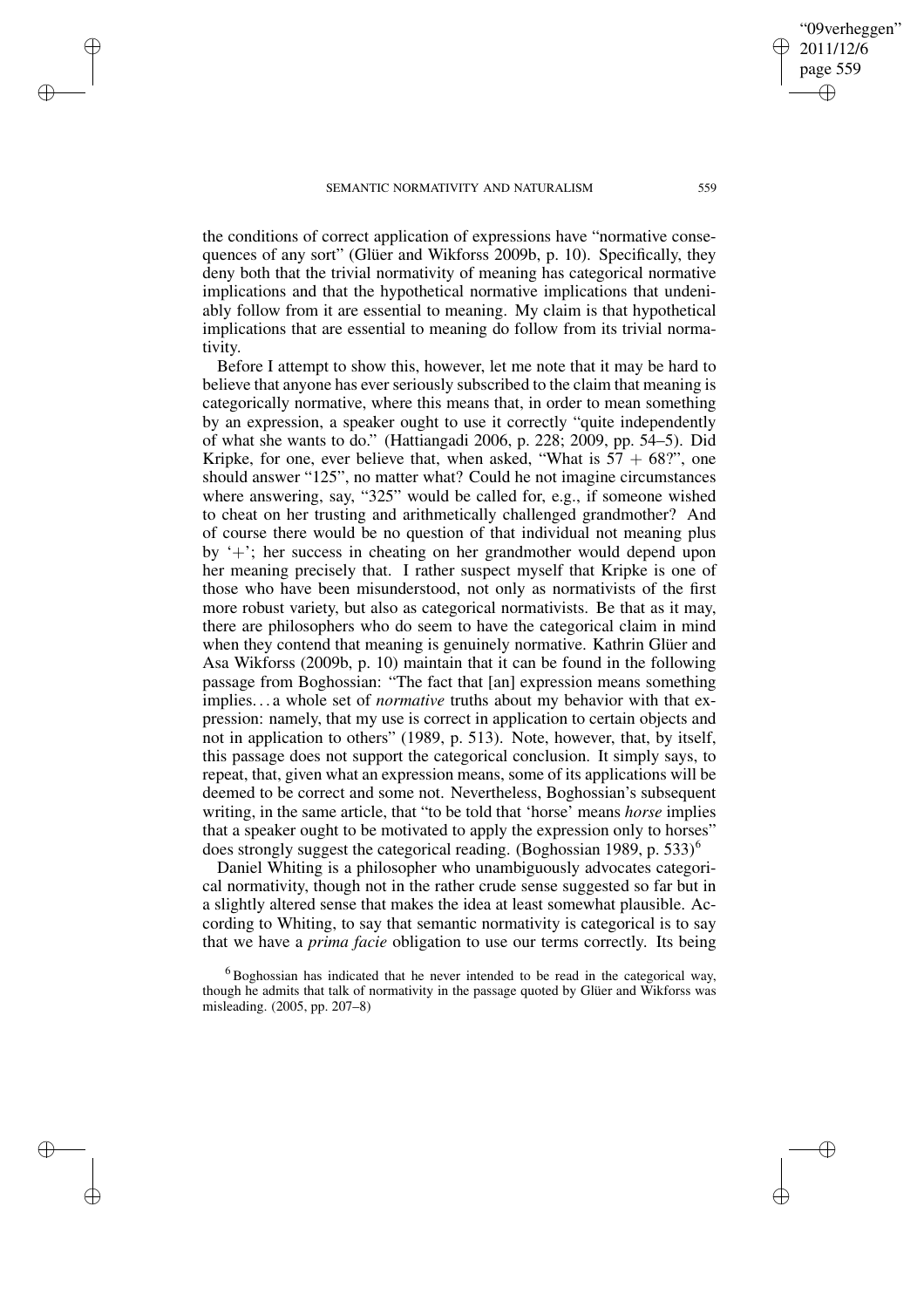"09verheggen" 2011/12/6 page 560 ✐ ✐

✐

✐

#### 560 CLAUDINE VERHEGGEN

prima facie leaves room for its occasionally being overridden by other obligations, "say, ethical, epistemic, or prudential", obligations. (2007, pp. 137– 8) Indeed, more recently, Whiting has made clear that prima facie semantic obligations can be overridden not just by other prima facie obligations but also by additional considerations or desires, such as the desire to keep one's dignity or integrity. (2009, p. 547) Now, Whiting maintains that *categorical* normativity follows simply from the fact that meaningful expressions have conditions of correct application. (2007, p. 136) For, according to Whiting, it follows from this that a given use of an expression may meet a certain standard and "this is clearly a normative or evaluative matter" (2007, p. 135). But all that seems immediately to follow from the fact that meaningful expressions have conditions of correct application is that statements about the meaning of terms imply *hypothetical* obligations. Such statements tell speakers how to apply their terms given the desires they have. As Glüer has put it, "*additional* argument is needed to show that semantically correct use at the same time already is prescribed use." (2001, p. 60, my emphasis.) And, as we shall see, no argument Whiting provides to this effect is convincing.<sup>7</sup> But even if no such argument can be found, it does not follow from this that no good argument can be found to show that hypothetical normativity of the genuine variety, that is, a variety different from that which may apply to any fact, does follow from the claim that meaningful expressions have conditions of correct application.

Non-normativists sometimes argue against this by comparing categorizations in the natural realm to categorizations in the semantic realm. Thus Glüer and Wikforss argue that "any categorization can be used to derive normative consequences. . . *if a suitable norm is in force*. Take tables. If a suitable norm is in force, for instance the norm that tables under all circumstances ought to be kicked, normative consequences can be derived from something's being a table. But not directly. Things can be categorized into tables and non-tables without any such norm being in force. The normativity thesis must therefore not be mixed up with the claim that normative consequences can be derived from semantic categorizations." (2009a, pp. 36– 7) Granted, but the question is, can linguistic applications be categorized into correct and incorrect without any norm being in place? It seems to me

 $<sup>7</sup>$  In his more recent article, Whiting has tried further to defend his initial contention by</sup> arguing that the non-normativists have failed to establish their claim that 'correctly', as used in the description of a term's conditions of correct application, is not a normative notion. (2009, pp. 537–44) Though the non-normativists may reply here that this falls short of showing that 'correctly' is in fact a normative notion, I think Whiting has succeeded in putting the ball into the non-normativists's court. However, even if he is right in maintaining that 'correctly', in this context, is a normative notion, it does not follow from this that he is right in maintaining that meaning is categorically normative.

✐

✐

✐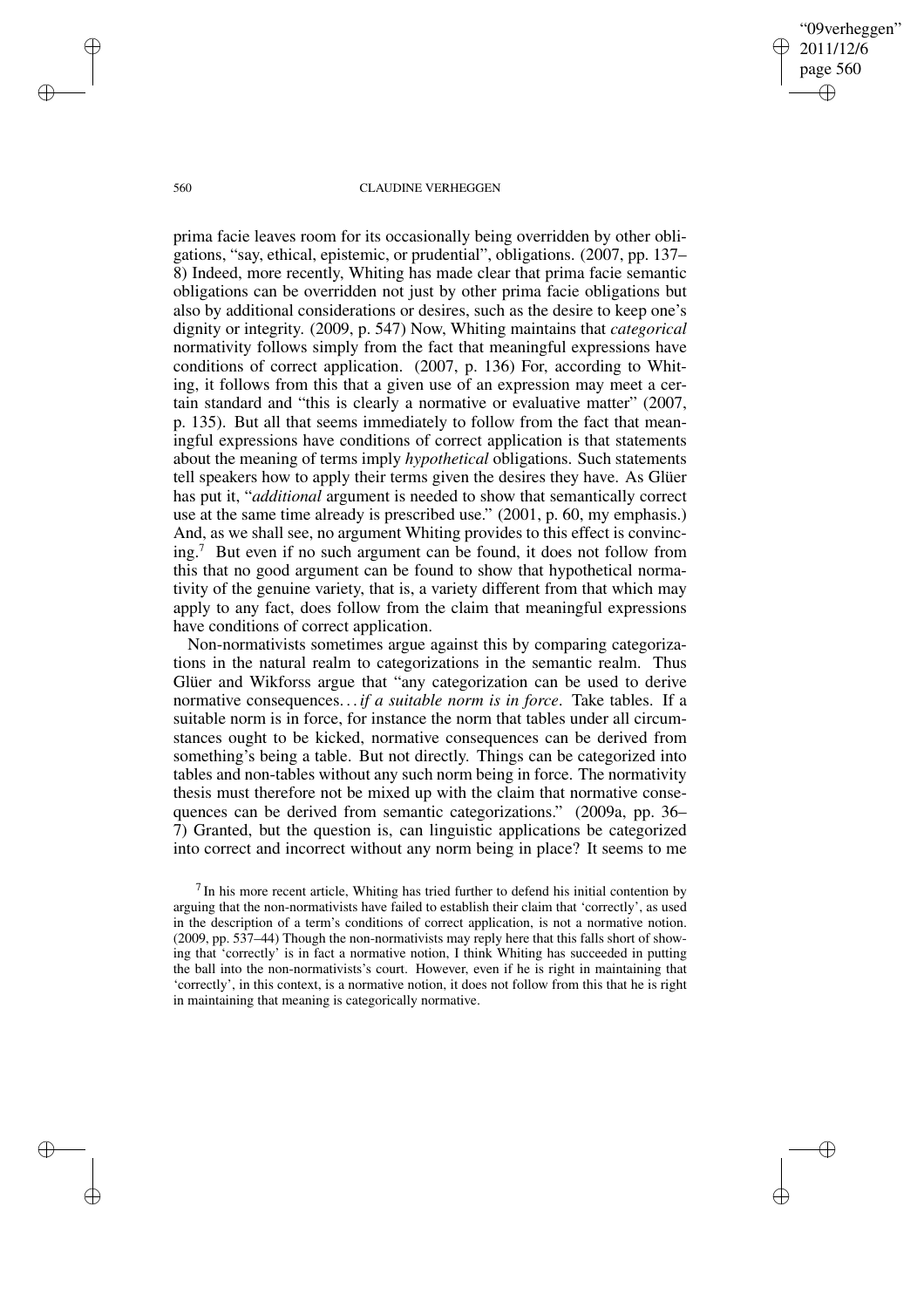✐

✐

✐

✐

question-begging to say that they can. Of course, nothing follows simply from considering the categorizations, be they semantic or otherwise. One must ask for the source or basis of the categorizations. Linguistic applications may be categorized into correct and incorrect because they are subject to conditions of correctness. So the question is, when conditions of correctness are present, are norms not automatically present as well? I shall try to answer this question by using the favourite analogy some non-normativists appeal to in their attempts to establish that meaning is not genuinely normative, if it is merely hypothetically normative.

Some non-normativists compare hypothetical obligations implied by statements about the meaning of terms with other means/end prescriptive statements such as, to use Whiting's example, "If I want to stay dry, I ought to go outside only if it is not raining". (2007, p. 139) They argue that facts about the weather dictate how I should behave, given my desires, but "this does not imbue these facts with normativity" (Wikforss 2001, p. 205; cf. Kusch 2006, p. 61). This is indeed a complaint non-normativists commonly make about hypothetical normativity: it is uninteresting, for "every fact is normative in that sense." (Boghossian 2005, p. 207) Similarly to the weather case, my obligation to use my terms in certain ways, since it too is contingent on my desires, does not make meaning genuinely normative. Whiting, however, has retorted on behalf of the normativists that there is an important difference between the two types of hypothetical statement. Whereas in the weather case I will not do anything incorrect if my desire changes and I go outside when it rains after all, in the meaning case I will do something incorrect if, e.g., (meaning rich by 'rich') I apply 'rich' to a poor person, even though I do this because I have no desire to tell the truth but rather want to mislead my interlocutor. (Whiting 2007, p. 139) That there is such a disanalogy strikes me as right, but what does it show?

According to Whiting, it shows that I have used the expression *wrongly*, that I have made a semantic mistake. And this in turn is supposed to support the claim that I have at least a prima facie obligation to use my terms correctly and that this obligation may not be overridden by just any desire. (Whiting 2007, p. 139) As noted above, since the obligation is prima facie, it may sometimes be overridden by other prima facie obligations or even desires of a certain sort. However, Whiting continues, unlike the hypothetical prescriptions implied by facts about the weather which may be overridden by *mere* desires, semantic prescriptions may not be so overridden. But why not?

Let us ask first what exactly it is that I have done wrong, when I applied 'rich' to a poor person, and had a prima facie obligation not to do. In what sense have I used the expression wrongly? I certainly have used it to mean rich; otherwise I could not have misled my interlocutor. Thus, assuming I

"09verheggen" 2011/12/6 page 561

✐

✐

✐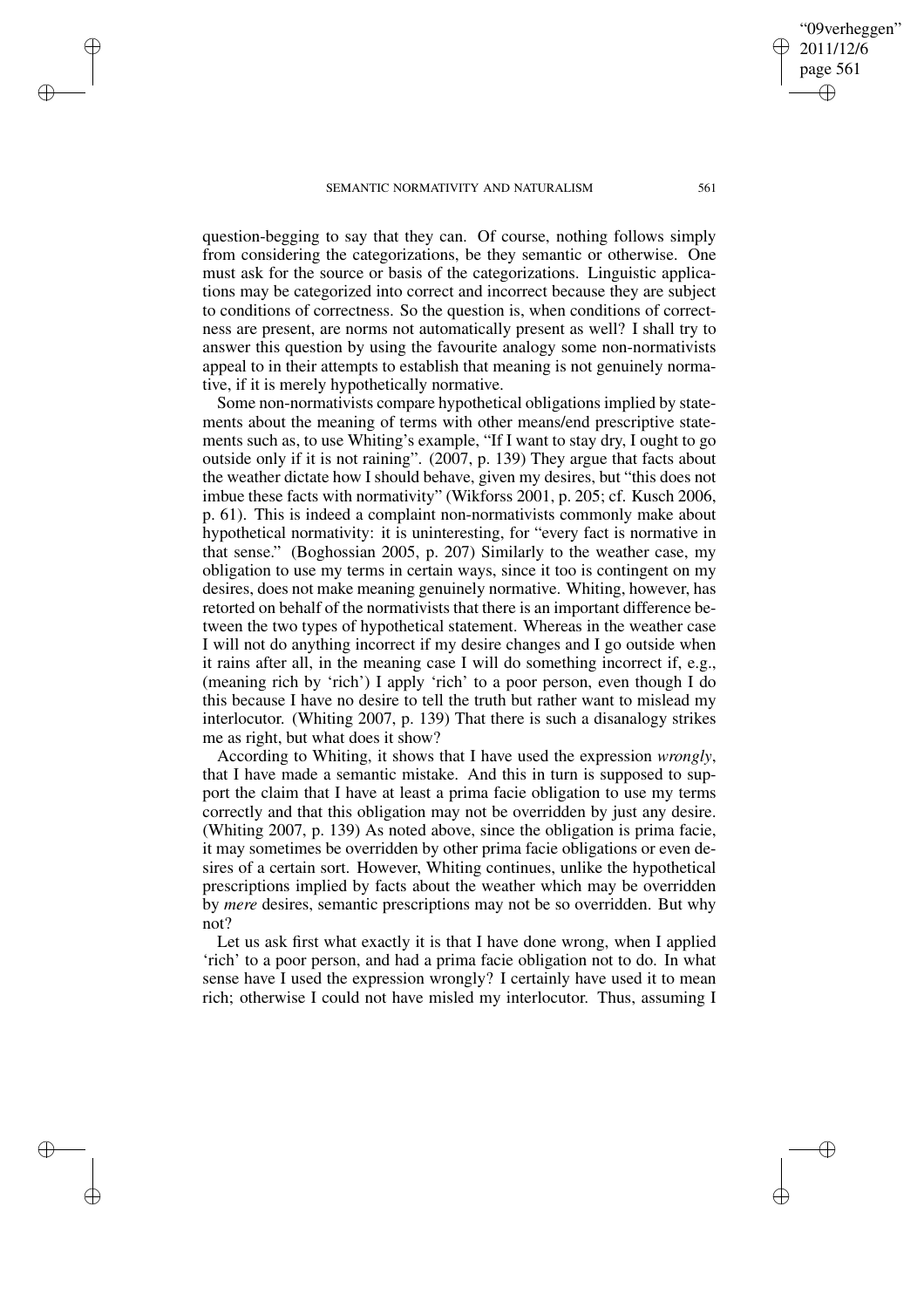"09verheggen" 2011/12/6 page 562 ✐ ✐

✐

✐

#### 562 CLAUDINE VERHEGGEN

speak English, I have not used the wrong word. Rather, I have used it, intentionally, to utter a falsehood, I have misapplied it. If the mistake is semantic, it can only be in this sense. So far Whiting has not added anything to the claim that meaningful terms have conditions of correct application and, as a trivial semantic result, applications can be classified as correct or incorrect. No reason has been provided to ground the further claim that I have a prima facie obligation, in effect, to tell the truth. In so far as I have such a prima facie obligation, it is at any rate a moral one, not a semantic one. In fact, at least in his initial article, it looks as if, for Whiting, if my semantic prima facie obligation is overridden by another obligation I have done nothing wrong, because I have done something morally, or perhaps prudentially, or epistemically right. But if my semantic prima facie obligation is overridden by a mere desire, then I have done something wrong because I have done something morally, or prudentially, or epistemically wrong. But the difference between the cases here is semantically irrelevant. In both cases I have done something semantically wrong in that, in both cases, I have applied a word incorrectly.

In his more recent article, Whiting has tried further to argue for the claim that prima facie semantic obligations cannot be overridden by mere desires. However, in the end, his argument seems to rest on his observation that, when one misapplies an expression out of mere desire, it is "not obviously senseless or manifestly unwarranted" to criticize the speaker. (2009, p. 549) But it is hard to think of a case that calls for such a criticism, that is, for a criticism that would be made on purely semantic grounds. All cases of misapplying a term I can think of — lying, misleading, joking, misperceiving, etc. — seem to call for criticisms that are morally, or prudentially, or epistemically, but not semantically, grounded. And even if I did misapply a term out of mere desire, just because I felt like it  $-$  if, e.g., pointing at a magnificent English lawn, I uttered the words, "This grass is red" (meaning red by 'red'), I do not see why I should be criticized for this on semantic grounds — after all, I would be doing this precisely because of what I do mean by my words. Thus, to my mind, Whiting still has not succeeded in establishing categorical semantic normativity.

Now, I have said that I nonetheless accept Whiting's contention that there is a disanalogy between hypothetical prescriptions involving the weather and those involving meaning. But the disanalogy needs to be further examined. Though it does not have the significance Whiting finds in it, I think that it is significant in a way that non-normativists have failed to acknowledge. What exactly does the disanalogy consist in?

To begin with, the weather is not constituted by any conditions of correct application that dictate people's behaviour, contingent on their desires. Meaningful expressions are so constituted. However, though conditions of

✐

✐

✐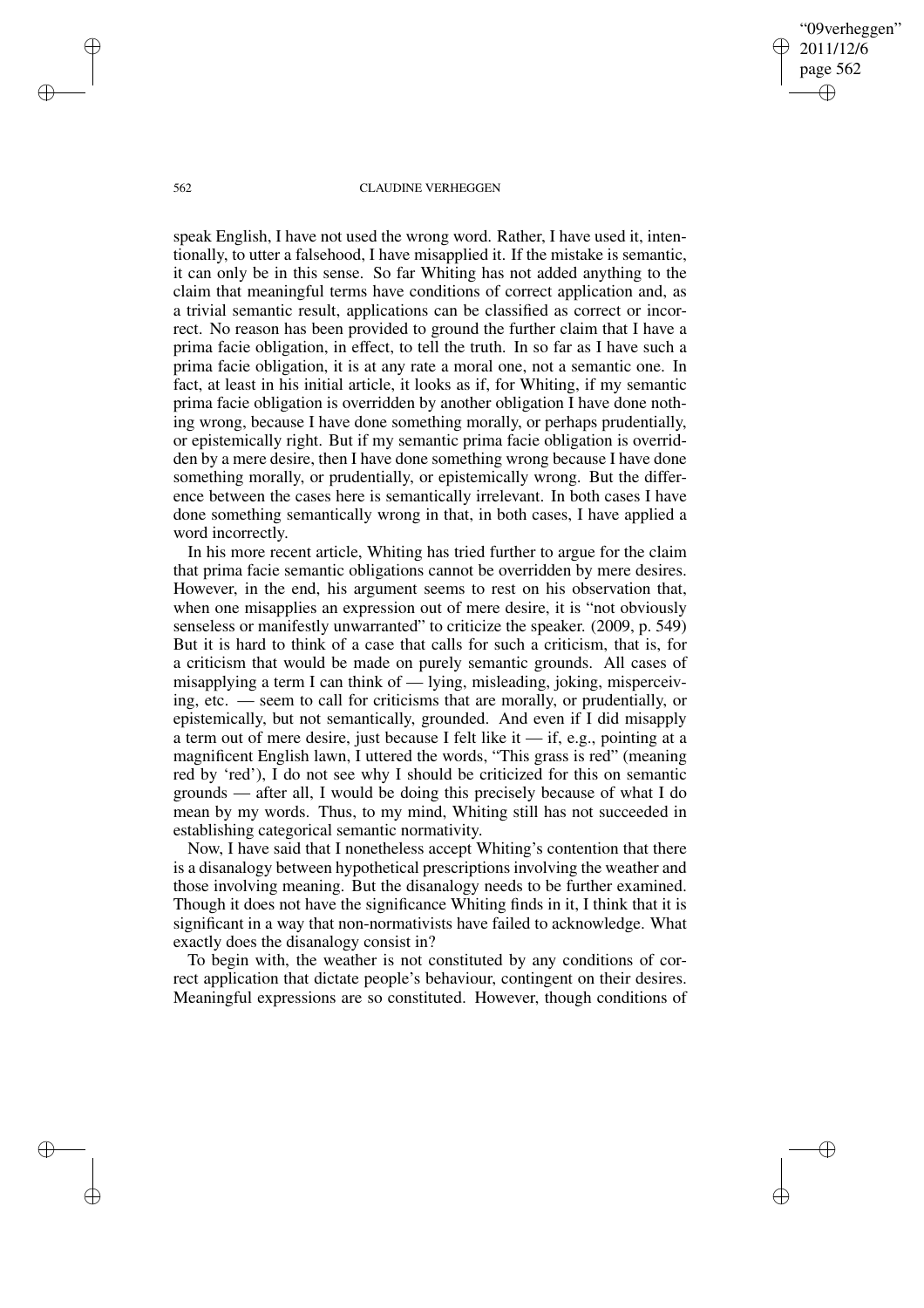✐

✐

✐

✐

correct application are constitutive of meaning, again, they do not in themselves dictate, for any particular application of an expression, what it should be like, independently of the speaker's purpose in using it. They only imply which applications will be correct and which incorrect. Thus, again, so far the disanalogy does not indicate that meaning is normative in a genuine sense. But there is more to the disanalogy. Facts about the weather do not always dictate how I should behave, say, when planning to go out; they may become irrelevant, as in the case where I no longer care about staying dry. But facts about linguistic expressions, i.e., their conditions of correct application, always dictate how I should behave when intending to produce a meaningful utterance. Indeed, they dictate my linguistic behaviour regardless of what my specific desire is, that is, not independently of my desire, but regardless of whether my desire calls for a correct application or for an incorrect one. Thus, depending on my desires, I should apply expressions in certain ways, correctly or not, and this is obviously dependent on what their conditions of correct application are to begin with. This still does not make meaning categorically normative since, again, the claim that expressions should be used correctly independently of speakers' desires has not been made. On the contrary, the claim that is being reinforced here is that linguistic prescriptions are always hypothetical, and this tells in favour of non-normativists. But it also brings out the claim that statements about the meaning of terms always imply hypothetical prescriptions that, unlike those implied by statements about the weather, speakers *must* take into account. And this, it seems to me, does bring out a sense according to which meaning may be deemed to be genuinely normative. For, according to this sense, if none of the hypothetical prescriptions that flow from statements about the meaning of my terms has application to me, then I do not mean by them what the statements say they mean; the statements become false. On the other hand, if none of the hypothetical prescriptions that flow from statements about the weather conditions has application to me, this in no way affects the truth-value of those statements. The weather conditions do not change; they just become irrelevant. In other words, my meaning rain by 'rain' always gives me reason to use (commits me to using) the term in certain ways, though the particular ways depend on the particular desires I have. I do not have the option to be indifferent to the fact that I mean rain by 'rain'. But I may be indifferent to the fact that it is raining. Its raining does not always give me reason to behave in certain ways (when going out); whether it does or not depends on the desires I have.

The foregoing remarks suggest that normative implications about how to use terms are essential to meaning; they indeed follow from terms having conditions of correct application. They are part of what it is for terms to mean what they do. As E.H. Gampel, another hypothetical normativist, has put it, meaning facts are "essentially such as to guide action", they have

"09verheggen" 2011/12/6 page 563

✐

✐

✐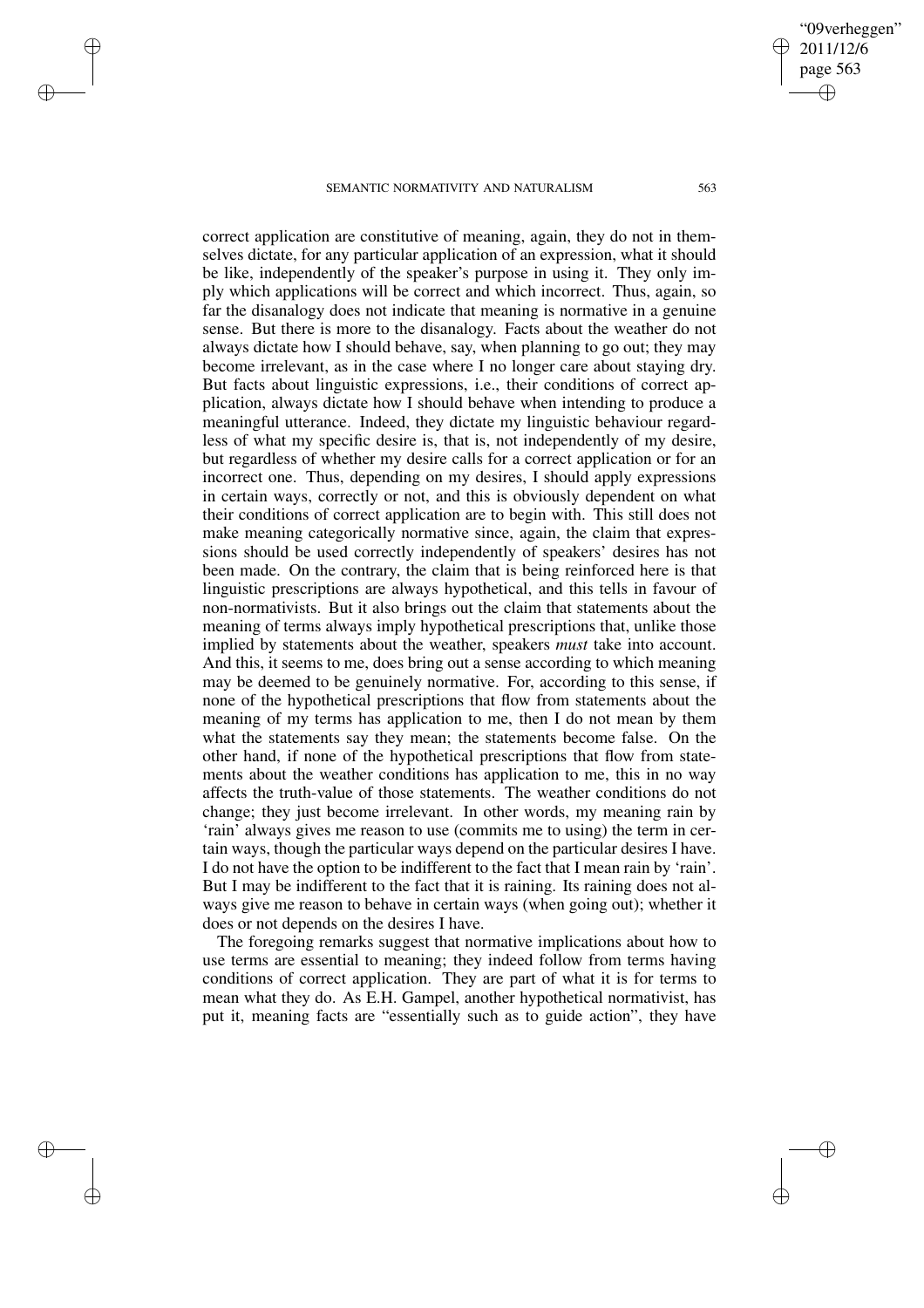"09verheggen" 2011/12/6 page 564 ✐ ✐

✐

✐

#### 564 CLAUDINE VERHEGGEN

"a capacity to justify [the use of an expression] that is essential." (1997, p. 229) Other facts which are truly only contingently normative are guides only because we happen to have desires or goals that make them guides. But meaning facts are the facts they are because they guide us in certain ways, because they have normative implications. I realize that this talk of guidance may be misleading — I do not want to suggest that, before I talk, I somehow search in my head for the meanings of my expressions and then act accordingly. All I have in mind is that, given what I mean by an expression, I am committed to using it, and constrained to use it, in certain ways and not others. As Kripke put it, the relation of meaning to action is normative. What remains to be seen is whether this hypothetical normativity poses a threat to naturalism.

5. Gampel thinks that it does. He writes: meaning facts "are essentially such as to justify. . . it is hard to see how it could be essential to natural items. . . to have a capacity to justify." (1997, p. 231) This much seems right. As stated above, it is part of what it is for an expression to mean something that it has certain normative implications. But if a fact is only potentially hypothetically normative, then having certain normative implications is not part of what makes it the fact that it is. And natural facts are only potentially hypothetically normative. But does meaning's inescapable hypothetical normativity pose a special threat to naturalism? I do not think so. For this hypothetical normativity is really part and parcel of the fact that meaningful expressions must have conditions of correct application and that these conditions are intrinsic to meaningful expressions. This takes us back to the lesson I noted in section 3. Nothing, considered in itself, can determine the conditions of correct application of expressions. Nothing with which we could associate expressions can do so; a fortiori, no facts of any kind and, most importantly for our present purposes, no natural facts can do so.

That these conditions must be taken into account, conformed to or not depending on speakers' desires, follows immediately from the expressions having meaning. But if the meaning of an expression were to be reduced to something that could provide conditions of correct application only when it is taken in a certain way, then normative implications would not follow immediately from whatever it is that meaning has been reduced to. If conditions of correct application were only contingent, so would be the normative implications of statements about the meaning of expressions. But, again, the conditions of correct application governing expressions cannot be contingent. Contingent conditions of correct application really are no conditions. Thus I do not believe that the hypothetical normativity of meaning poses a threat to naturalism over and above that posed by what I called at the outset its trivial normativity, the uncontroversial fact that meaningful expressions

✐

✐

✐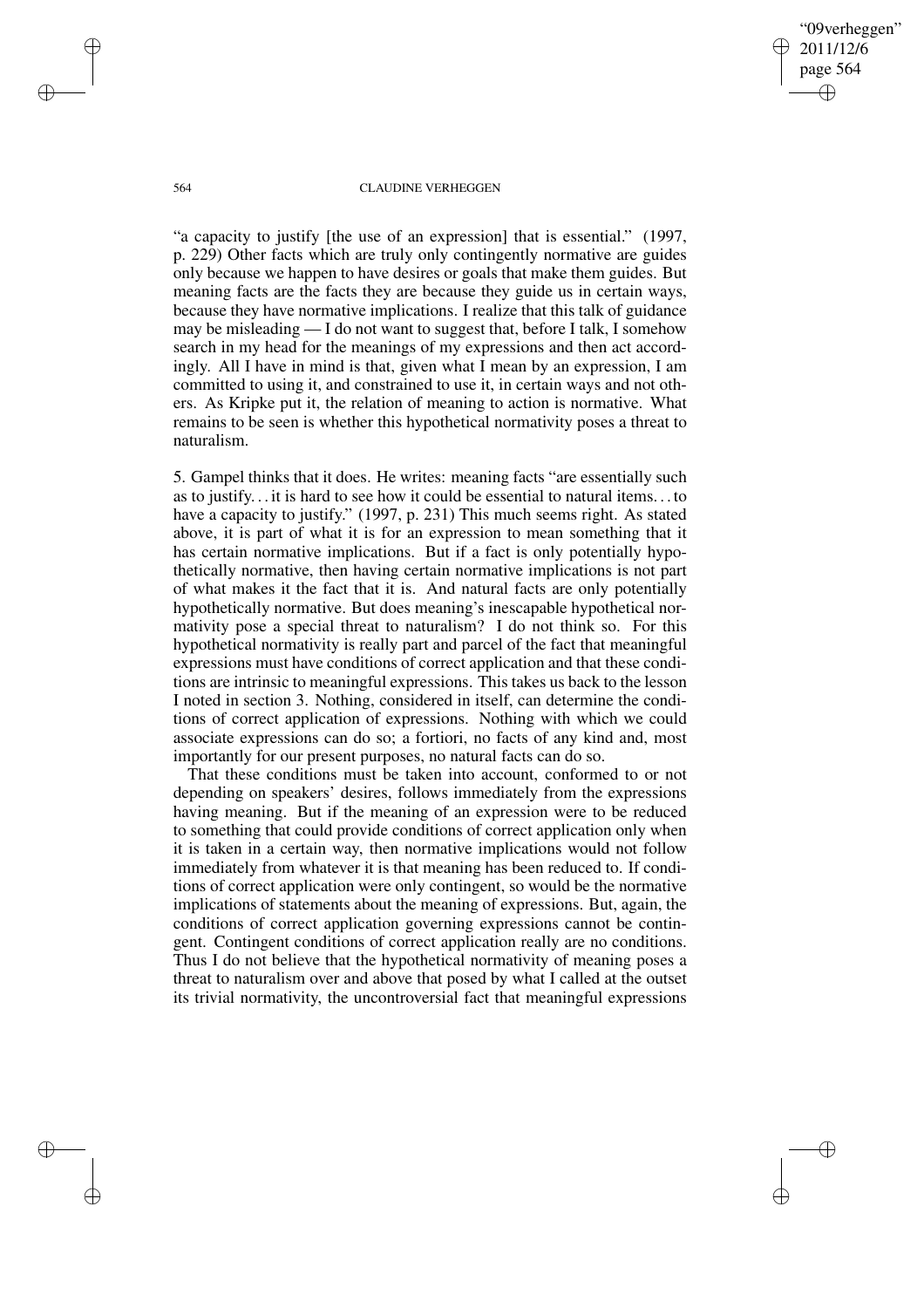✐

✐

✐

✐

have conditions of correct application. If these cannot be naturalized, then the hypothetical normativity of meaning is intrinsic to it.

6. To sum up, first, non-normativists are wrong in thinking that the hypothetical normativity of meaning is no more interesting than the hypothetical normativity that potentially belongs to any fact, including any natural fact. There are statements that divide pieces of behaviour into correct and incorrect ones that have normative implications only if those statements have application to us. We might say that those statements are purely descriptive. But statements about the conditions of correctness governing the applications of expressions are not of this kind. If they lose their prescriptive force, they simply become false descriptions. Thus, contra Hattiangadi and other non-normativists, describing conditions of correctness may imply prescriptivity. 8 It does so when the conditions are intrinsic to the fact or object being described. Hence it does so when the conditions apply to meaning, which leads us back to the worry I have with some hypothetical normativists.

Hypothetical normativists are wrong if they think that the hypothetical normativity of meaning poses an additional threat to its naturalization. Rather, its inescapability makes more vivid the fact that meaning cannot be naturalized because meaningful expressions have conditions of correct application. Perhaps it makes us understand that fact better, if not altogether discover it. All of which indicates that Wittgenstein's underscoring this necessary condition on meaningfulness was of greater significance than some have thought — though, again, it may be what many defenders of semantic normativity had in mind all along.<sup>9</sup>

> York University Toronto, Canada E-mail: cverheg@yorku.ca

<sup>8</sup> One may insist here that, since the relevant kind of prescriptivity is not categorical, talk of prescriptive norms really is misleading; what we have are mere constitutive norms. If one prefers to describe the matter in this way, I have no objection. My point, contra the non-normativists, remains that the hypothetical normative implications that follow from statements about meaning are essential to meaning in a way that the hypothetical normative implications that may follow from natural facts are not essential to these facts.

<sup>9</sup> Thanks to the audiences at the 2010 Pacific Division Meeting of the American Philosophical Association, especially to Matti Eklund, who commented on a short version of this paper, and at the 2010 Congress of the Canadian Philosophical Association, especially to Andrei Buleandra, who invited me to participate in a symposium he organized on the normativity of meaning and belief and who commented on my paper. Thanks also to Daniel Whiting for corresponding with me on the penultimate draft of the paper and, especially, to Robert Myers for much helpful discussion of earlier drafts.

"09verheggen" 2011/12/6 page 565

✐

✐

✐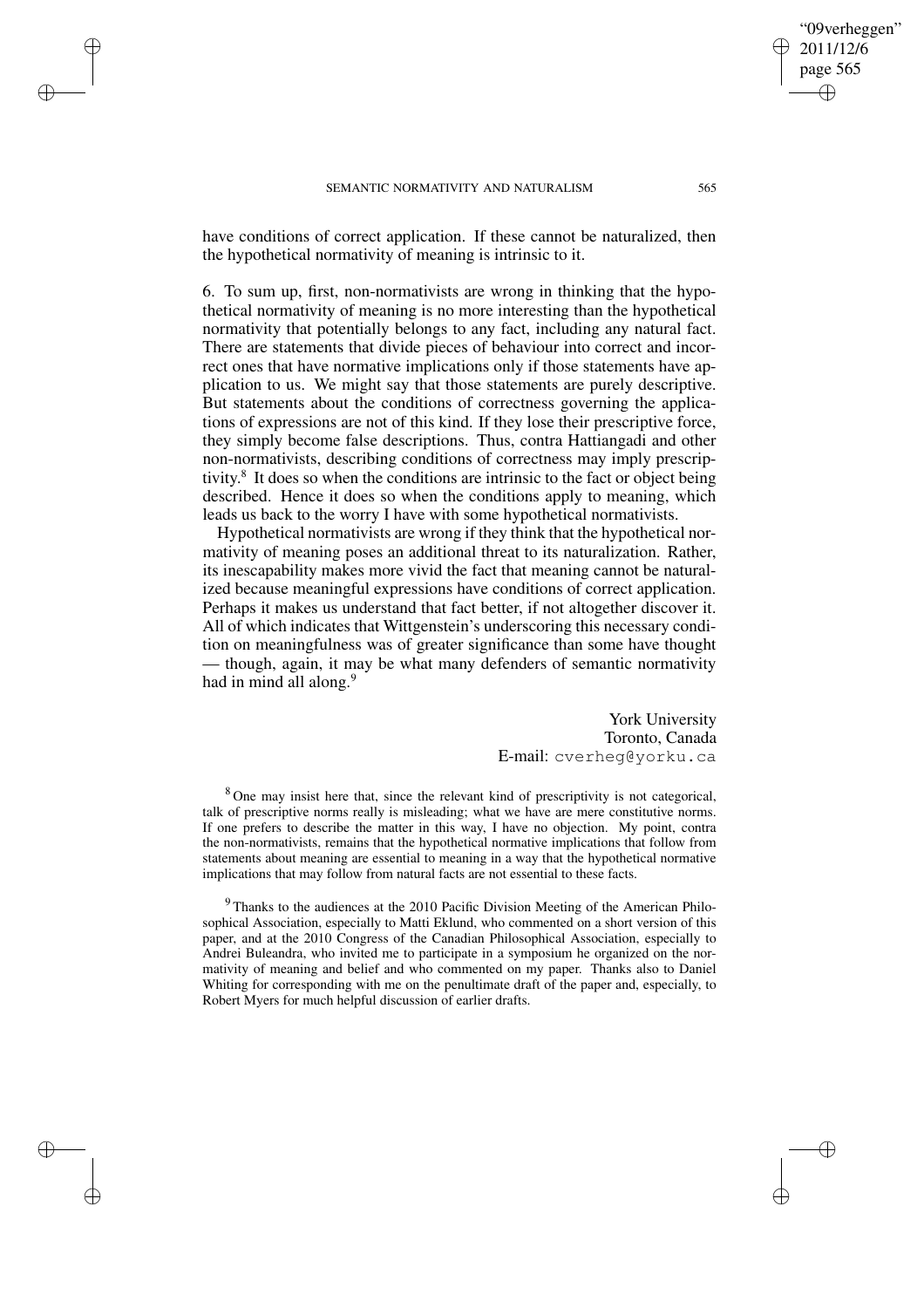## "09verheggen" 2011/12/6 page 566 ✐ ✐

✐

✐

#### 566 CLAUDINE VERHEGGEN

## **REFERENCES**

Blackburn, S. (1984). The Individual Strikes back. *Synthese*, 55, 281–301.

Boghossian, P. (1989). The Rule-Following Considerations. *Mind*, 98, 507– 49.

- Boghossian, P. (2005). Is Meaning Normative? In *Philosophy – Science – Scientific Philosophy*, A. Beckermann and C. Nimtz (eds.). Paderborn: Mentis.
- Gampel, E.H. (1997). The Normativity of Meaning. *Philosophical Studies*, 86, 221–42.
- Glock, H-J. (2005). The Normativity of Meaning Made Simple. In *Philosophy – Science – Scientific Philosophy*, A. Beckermann and C. Nimtz (eds.). Paderborn: Mentis.
- Glüer, K. (2001). Dreams and Nightmares. Conventions, Norms and Meaning in Davidson's Philosophy of Language. In *Interpreting Davidson*, P. Kotatko, P. Pagin and G. Segal (eds.). Stanford CA: CSLI Publications.
- Glüer, K. and Pagin, P. (1999). Rules of Meaning and Practical Reasoning. *Synthese*, 117, 207–27.
- Glüer, K. and Wikforss, A. (2009a). Against Content Normativity. *Mind*, 118, 31–70.
- Glüer, K. and Wikforss, A. (2009b). The Normativity of Meaning and Content. Stanford Encyclopedia of Philosophy.
- Hattiangadi, A. (2006). Is Meaning Normative? *Mind and Language*, 21, 220–40.
- Hattiangadi, A. (2009). Some More Thoughts on Semantic Oughts: a Reply to Daniel Whiting. *Analysis*, 69, 54–63.
- Kripke, S. (1982). *Wittgenstein on Rules and Private Language*. Cambridge, MA: Harvard University Press.
- Kusch, M. (2006). *A Sceptical Guide to Meaning and Rules. Defending Kripke's Wittgenstein*. Montreal & Kingston: McGill-Queen's University Press.
- Thornton, T. (1998). *Wittgenstein on Language and Thought*. Edinburgh: Edinburgh University Press.
- Verheggen, C. (2000). The Meaningfulness of Meaning Questions. *Synthese*, 123, 195–216.
- Verheggen, C. (2003). Wittgenstein's Rule-Following Paradox and the Objectivity of Meaning. *Philosophical Investigations*, 26, 285–310.
- Whiting, D. (2007). The Normativity of Meaning Defended. *Analysis*, 67, 140–47.
- Whiting, D. (2009). Is Meaning Fraught with Ought? *Pacific Philosophical Quarterly*, 90, 535–55.

✐

✐

✐